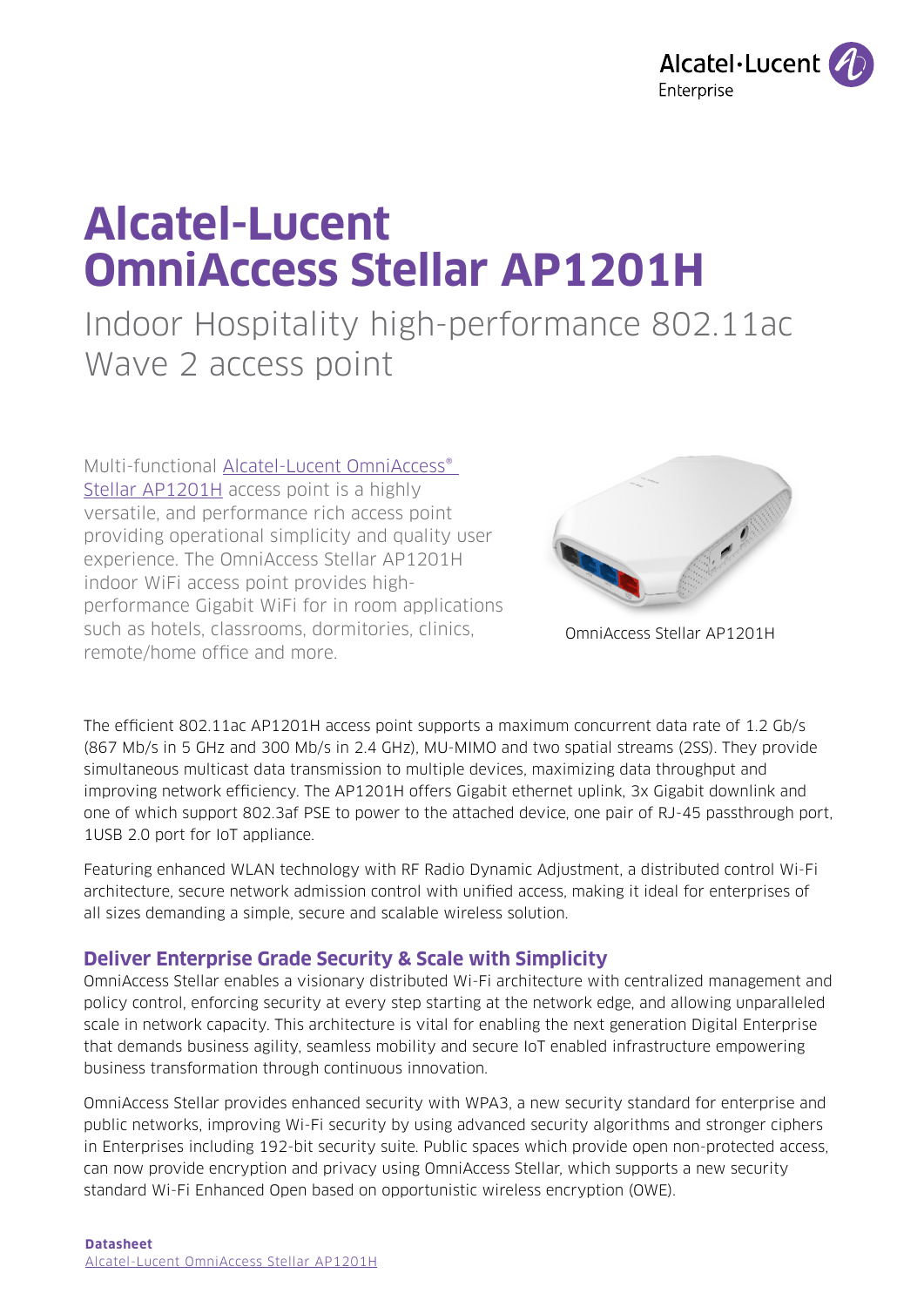## **Cloud enabled with OmniVista Cirrus**

The AP1201H access points can be managed by Alcatel-Lucent OmniVista® Cirrus cloud platform. OmniVista® Cirrus powers a secure, resilient and scalable cloud-based network management platform. It offers hassle free network deployment and easy service rollout with advanced analytics for smarter decision making. Offers IT friendly Unified Access with secure authentication and policy enforcement for users and devices.

### **OmniVista 2500 managed deployment**

The AP1201H AP can be managed by Alcatel-Lucent OmniVista® 2500 on premise Network Management System.

The access points are managed as one or more access point (AP) groups (a logical grouping of one or more access points). OmniVista next generation management suite embeds a visionary controllerless architecture, providing user friendly workflows for unified access together with an integrated unified policy authentication manager (UPAM) which helps define authentication strategy and policy enforcement for employees, guest management and BYOD devices. OmniVista 2500 provides advanced options for RF management, WIDS/WIPS for intrusion detection and prevention, and a heat map for WLAN site planning.

## **Plug and Play: Secure Web managed (HTTPS) cluster deployment**

The AP1201H by default operates in a cluster architecture to provide simplified plug-andplay deployment. The access point cluster is an autonomous system that can consist of a group of OmniAccess Stellar APs and a virtual controller, which is a selected access point, for cluster management. One AP cluster supports up to 64 APs.

The access point cluster architecture ensures simplified and quick deployment. Once the first AP is configured using the configuration wizard, the remaining APs in the network will come up automatically with an updated configuration. This ensures the whole network is up and functional within a few minutes.

The AP1201H also supports secure zero-touch provisioning with Alcatel- Lucent OXO Connect R2, a mechanism by which all access points in a cluster will obtain bootstrap data securely from an on-premise OXO Connect.

#### **Integrated guest management**

The AP1201H supports role based management access to the AP cluster which includes Admin, Viewer and GuestOperator access. GuestOperator access simplifies guest account creation and management, and can be used by any non-IT person such as a front desk worker or receptionist. The AP1201H access point also support a built-in customizable captive portal which enables customers to offer unique guest access.

## **Quality of service for unified communication apps**

The OmniAccess Stellar AP1201H access point support fine tuned, quality of service (QoS) parameters to differentiate and provide appropriate QoS for each application such as voice, video and desktop sharing. OmniAccess Stellar AP is 802.11e (WMM) compliant, also providing marking for RTP/SRTP sessions which include Skype for business, Google Hangout etc.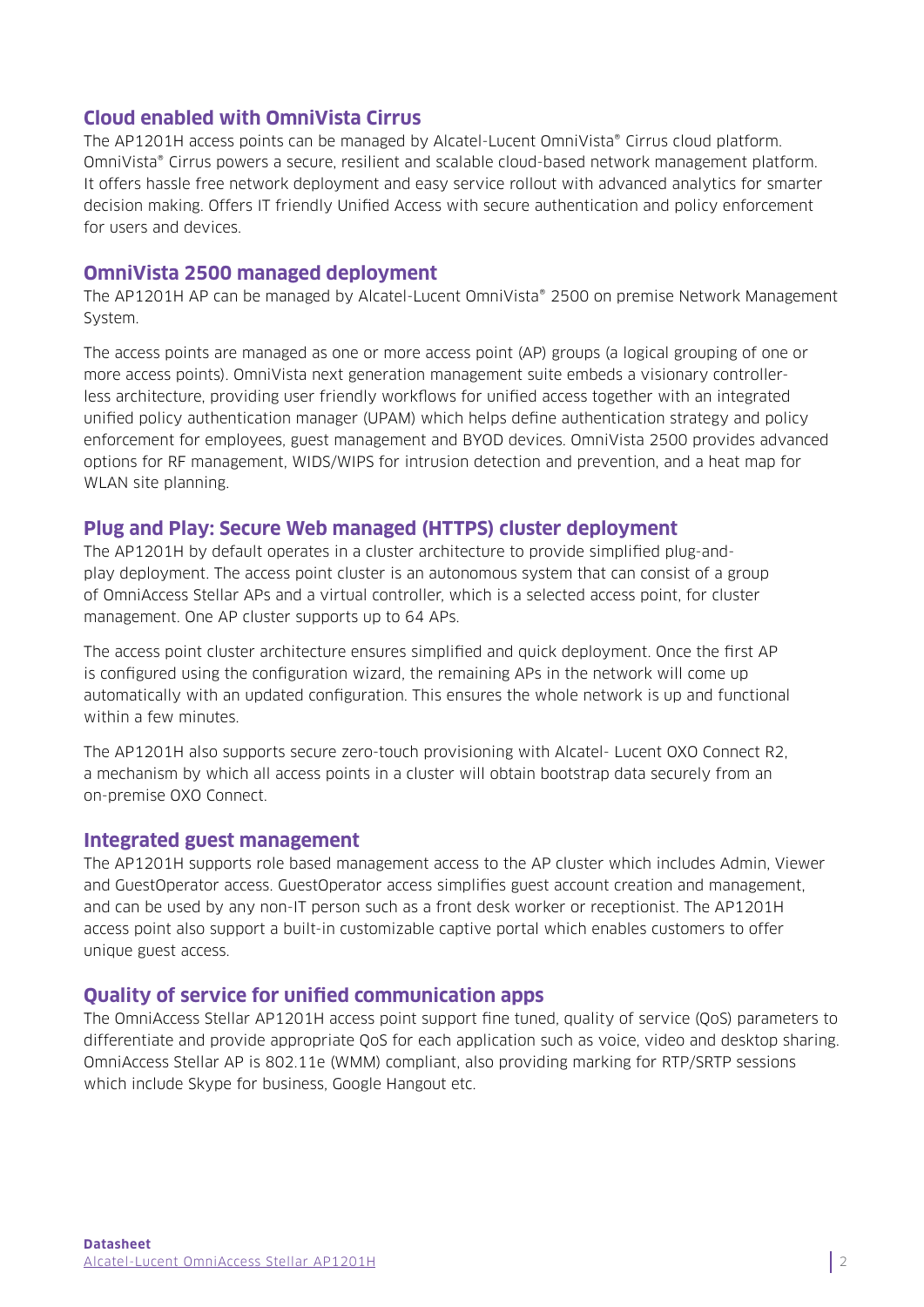#### **RF management**

Radio Dynamic Adjustment (RDA) technology automatically assigns channels and power settings, provides DFS/TPC, and ensures that access points stay clear of all radio frequency interference (RFI) sources to deliver reliable, high-performance wireless LANs. The OmniAccess Stellar AP1201H AP can be configured to provide part-time or dedicated air monitoring for spectrum analysis and wireless intrusion protection.

## **Product specifications**

#### **Radio specification**

- AP type: Indoor, dual radio, 5 GHz 802.11ac 2x2:2 MU-MIMO, and 2.4 GHz 802.11n 2x2:2 MIMO
- 5 GHz: Two spatial stream multi user MU-MIMO for up to 867 Mb/s wireless data rate, simultaneous data transmission for up to 2 devices
- 2.4 GHz: Two spatial stream single user (SU) MIMO for up to 300 Mb/s wireless data rate to individual 2x2 HT40 client devices
- Supported frequency bands (country- specific restrictions apply):
	- ¬ 2.400 to 2.4835 GHz
	- ¬ 5.150 to 5.250 GHz
	- ¬ 5.250 to 5.350 GHz
	- ¬ 5.470 to 5.725 GHz
	- ¬ 5.725 to 5.850 GHz
- Frequencies fixed at factory for Middle East models OAW-AP1201H-ME
	- ¬ 2400 2483.5 MHz
	- ¬ 5150 5350 MHz
- Available channels: Dependent on configured regulatory domain
- DFA (dynamic frequency adjustment) optimizes available channels and provides proper transmission power
- Short guard interval for 20 MHz, 40 MHz and 80 MHz channels
- Transmit beam forming (TxBF) for increased signal reliability and range
- 802.11n/ac packet aggregation: Aggregated Mac Protocol Data Unit (A-MPDU), Aggregated Mac Service Data Unit (A-MSDU)
- Supported data rates (Mb/s):
	- ¬ 802.11b: 1, 2, 5.5, 11
	- ¬ 802.11a/g: 6, 9, 12, 18, 24, 36, 48, 54
	- ¬ 802.11n: 6.5 to 300 (MCS0 to MCS15)
	- ¬ 802.11ac: 6.5 to 867 (MCS0 to MCS9,  $NSS = 1$  to 2 for VHT20/40/80)
- Supported modulation types:
- ¬ 802.11b: BPSK, QPSK, CCK ¬ 802.11a/g/n/ac: BPSK, QPSK,
- 16-QAM, 64-QAM, 256-QAM
- 802.11n high-throughput (HT) support: HT 20/40
- 802.11ac very high throughput (VHT) support: VHT 20/40/80

#### **Interfaces**

- Uplink: 1× 10/100/1000Base-T autosensing (RJ-45) port, Power over Ethernet (PoE)
- Downlink: 1× 10/100/1000Base-T autosensing (RJ-45) port, Power over Ethernet (PoE-PSE) 802.3af compliant
- Downlink: 2× 10/100/1000Base-T autosensing downlink port
- Passive Pass through one pair, back and bottom
- $\cdot$  1× USB 2.0 (Type A):
- ¬ Capable of supplying up to 5V 500mA power to an attached device; Optional BLE
- ¬ 3G/4G cellular modems
- Reset button: Factory reset
- DC48V power jack

#### **Visual Indicators**

- For system status (Tri-color LED)
- ¬ Red flashing: System abnormal, link down
- ¬ Red light: System startup
- ¬ Red and blue rotate flashing: System running, OS upgrading
- ¬ Blue light: System running, dual bands working
- ¬ Green flashing: System running, no SSID created
- ¬ Green light: System running, single band working
- ¬ Red, blue and green rotate flashing: System running, use for location of an AP
- For PSE status
	- ¬ Orange on: PSE enabled, PD device online
	- ¬ Orange flashing: PSE enabled, PD device offline
	- ¬ Off: PSE disabled

#### **Antenna**

- AP1201H: Built-in 2×2:2 @ 2.4 GHz. 2x2:2 @ 5 GHz
	- ¬ Two integrated dual-band omnidirectional antennas for 2x2 MIMO with maximum antenna gain of 4 dBi in 2.4 GHz and 6.3dBi in 5 GHz.

#### **Receive sensitivity (per chain)**

|                      | 2.4 GHz | 5 GHz |
|----------------------|---------|-------|
| $1$ Mb/s             | -96     |       |
| $11$ Mb/s            | -88     |       |
| 6 Mb/s               | $-91$   | $-92$ |
| 54 Mb/s              | $-74$   | $-74$ |
| HT20 (MSC 0/8)       | -90     | -91   |
| HT20 (MSC 7/15)      | -71     | $-70$ |
| HT40 (MSC 0/8)       | -87     | -87   |
| HT40 (MSC 7/15)      | -68     | -68   |
| <b>VHT20 (MSC 0)</b> |         | -90   |
| <b>VHT20 (MSC 8)</b> |         | $-67$ |
| <b>VHT40 (MSC 0)</b> |         | -87   |
| <b>VHT40 (MSC 9)</b> |         | -62   |
| VHT80 (MCS0)         |         | -84   |
| <b>VHT80 (MCS9)</b>  |         | -59   |

#### **Maximum transmit power (per chain) ±2 dBm**

|                 | <b>2.4 GHz</b> | 5 GHz    |
|-----------------|----------------|----------|
| $1$ Mb/s        | 18 dBm         |          |
| $11$ Mb/s       | 18 dBm         |          |
| 6 Mb/s          | 18 dBm         | 18 dBm   |
| 54 Mb/s         | $15$ dBm       | 15 dBm   |
| HT20 (MSC 0/8)  | $18$ dBm       | $18$ dBm |
| HT20 (MSC 7/15) | $15$ dBm       | $17$ dBm |
| HT40 (MSC 0/8)  | 18 dBm         | 18 dBm   |
| HT40 (MSC 7/15) | 14 dBm         | 14 dBm   |

\*160 MHz channel support will be available in the future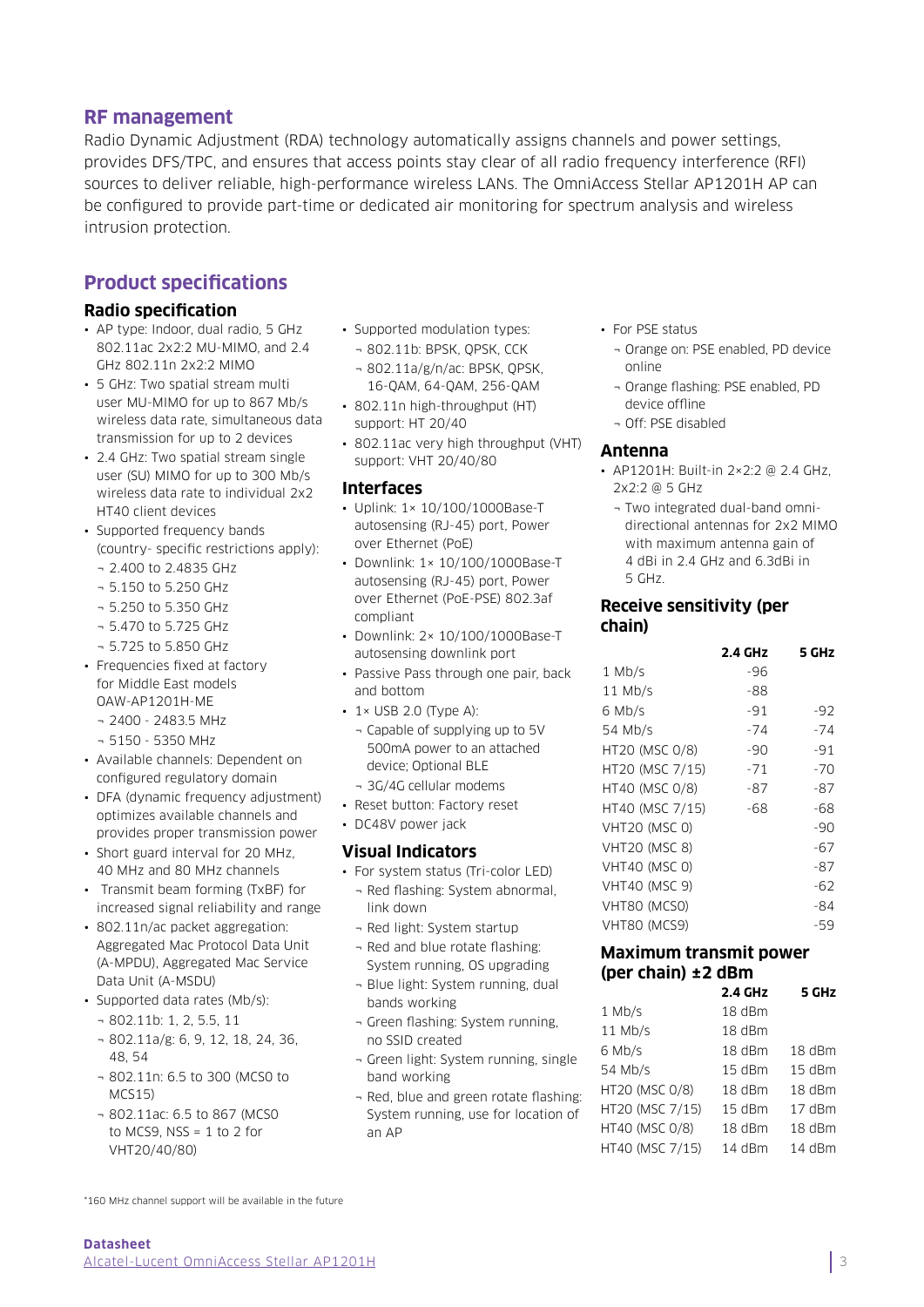| <b>VHT20 (MSC 0)</b> | 18 dBm   |
|----------------------|----------|
| <b>VHT20 (MSC 8)</b> | 13 dBm   |
| <b>VHT40 (MSC 0)</b> | 18 dBm   |
| <b>VHT40 (MSC 9)</b> | $13$ dBm |
| VHT80 (MCSO)         | $18$ dBm |
| VHT80 (MCS9)         | 12 dBm   |

Chile: Regulatory compliance. Maximum transmit power of 150 mW.

Note: Maximum capability of the hardware provided (excluding antenna gain). Maximum transmit power is limited by local regulatory settings.

#### **Power**

- Supports direct DC power and Power over Ethernet (PoE)
- When both power sources are available, DC power takes priority over PoE
- Direct DC source:
- $-48$  V DC nominal,  $\pm 5\%$
- Power over Ethernet (PoE): ¬ 48 V DC (nominal) 802.3af/
- 802.3at compliant source • Maximum (worst case) power
- consumption:
- ¬ 11 W (802.3af PoE with PSE function disabled);
- ¬ 25.5 W (802.3at PoE or DC, USB disabled and full 802.3af PSE);
- ¬25.5 W (802.3at PoE, USB enabled and PSE output power max 12 W);

#### **Mounting**

- The AP ships with a mounting plate to attach the AP to a single-gang wallbox (most international variations covered).
- Optional mount kit for desk mount

#### **Environmental**

- Operating:
	- ¬ Temperature: 0° C to 45° C (+32° F to +113° F)
	- ¬ Humidity: 5% to 95% non-condensing
- Storage and transportation:
- ¬ Temperature: -40° C to +70° C (-40° F to +158° F)

#### **Dimensions/Weight**

- Single AP excluding packing box and accessories:
	- ¬ 95 mm (W) x 34.45 mm (D) x 161.5 mm (H) -3.74" (W)
	- x 1.35" (D) x 6.35" (H)
	- ¬ 239 g/0.53 lb
- Single AP including packing box and accessories:
	- ¬ 115 mm (W) x 54 mm (D) x 182 mm (H) -4.52" (W) x 2.13" (D) x 7.17"(H)
	- $-417$  g/0.92 lb

#### **Reliability**

• MTBF: 1,393,193h (159 years) at +25º C operating temperature

#### **Capacity**

- Up to 8 SSID per radio (total 16 SSID)
- Support for up to 256 associated client devices per AP

## **Software features**

- Up to 4K APs when managed by OV2500. There is no limit on the number of AP groups
- Up to 32 APs per web-managed cluster (only AP1201H)
- Up to 64 APs per web-managed cluster with mixed AP models (min qty of 4 AP12xx required)
- Auto channel selection
- Auto transmit power control
- Bandwidth control per SSID
- L2 roaming
- L3 roaming with OmniVista
- Captive portal (Internal/ External)
- Guest self-registration (optional SMS notification) with OmniVista
- Internal user database
- RADIUSclient
- Guest social-login with OmniVista
- RADIUS proxy authentication OmniVista
- LDAP/AD proxy authentication **OmniVista**
- Wireless QoS
- Band steering
- Client smart load balance
- Client sticky avoidance
- User behavior tracking
- White/black list
- Zero-touch provisioning (ZTP)
- NTP server client
- $\overline{\phantom{a}}$   $\overline{\phantom{a}}$
- DHCP/DNS/NAT
- Wireless MESH P2P/P2MP
- Wireless Bridge
- Rogue AP location and containment
- Dedicated Scanning AP
- System log report
- SNMPv2
- SNMP Trap Notification with OmniVista
- Wireless attack detection with OmniVista
- Floor plan and heat map with OmniVista
- Stanley Healthcare / Aeroscout RTLS support

Note: Some features are limited by local regulatory settings

#### **Security**

- 802.11i, Wi-Fi Protected Access 2 (WPA2), WPA, AES 128-256 bits
- 802.1X
- Dynamic WEP, Advanced Encryption Standard (AES), Temporal Key Integrity Protocol (TKIP)
- Firewall: ACL, wIPS/wIDS
- Portal page authentication

#### **IEEE standard**

- IEEE 802.11a/b/g/n/ac Wave 2
- $\cdot$  IFFF 802.11e WMM
- IEEE 802.11h, 802.11i, 802.11e QoS
- IEEE 802.1Q (VLAN tagging)
- 802.11k Radio Resource Management
- 802.11v BSS Transition Management
- 802.11r Fast Roaming

#### **Regulatory & certification**

- CB Scheme Safety, cTUVus
- Wi-Fi Alliance (WFA) certified 802.11a/b/g/n/ac
- $-$  FCC
- CE marked
- RoHS, REACH, WEEE
- UL2043 plenum rating
- EMI and susceptibility (Class B)
- Wi-Fi CERTIFIED Wi-Fi 5, Enhanced Open™, Passpoint®
- Common Criteria/EAL2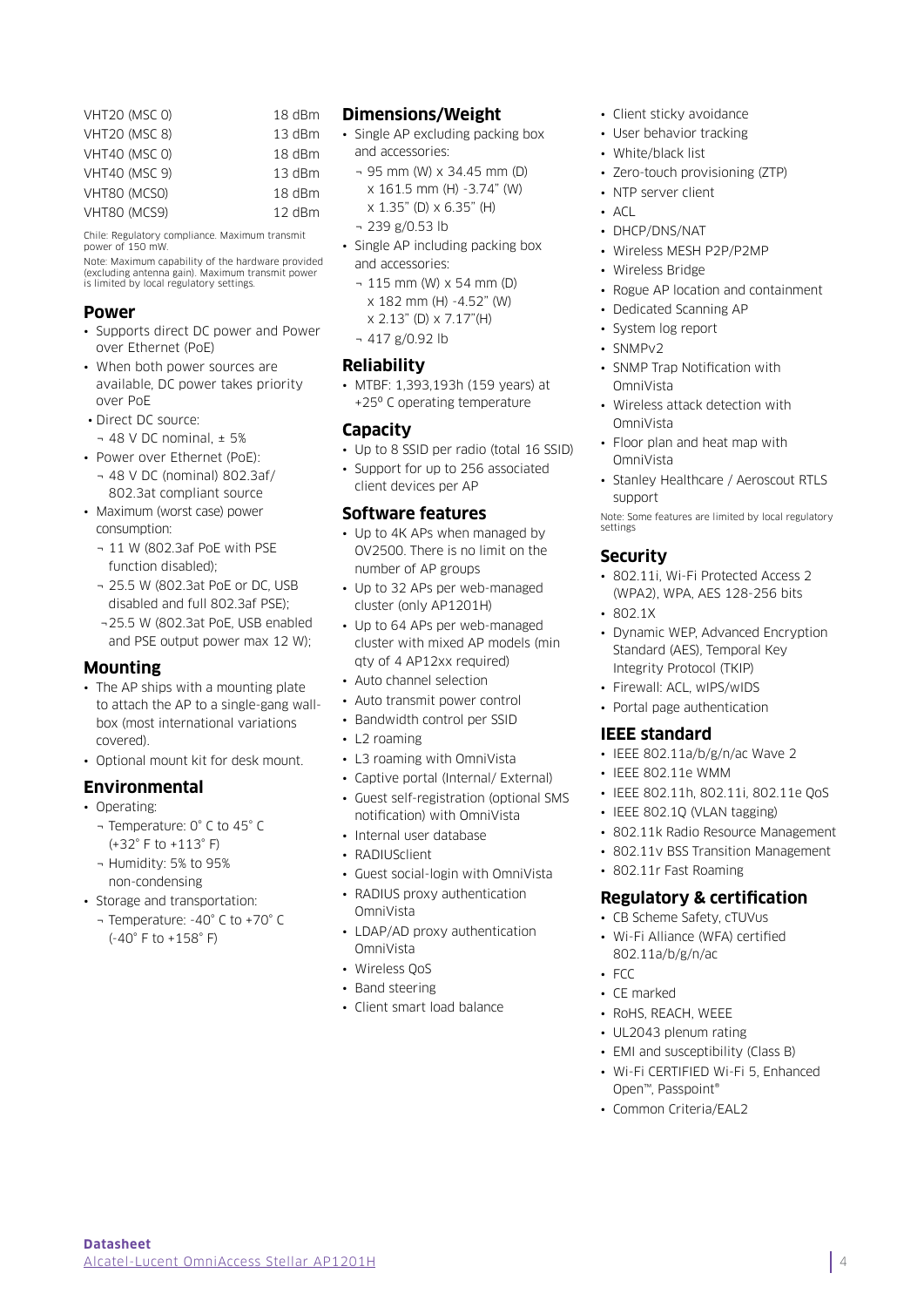## **Ordering information**

| <b>Item</b>        | <b>Description</b>                                                                                                                                                                                                                                                                                                                                                                          |
|--------------------|---------------------------------------------------------------------------------------------------------------------------------------------------------------------------------------------------------------------------------------------------------------------------------------------------------------------------------------------------------------------------------------------|
| OAW-AP1201H-RW     | OmniAccess Stellar AP1201H. Dual radio 2x2:2 802.11a/b/g/n/ac MU-MIMO AP, integrated antenna, 1x<br>GbE uplink, 3x GbE downlink, 1x RJ45 passthrough, 1x USB (opt BLE) and 1x 48V DC power interface.<br>Unrestricted Regulatory Domain. These products should be considered as Rest of World products and MUST<br>NOT be used for deployments in the United States, Japan, Israel or Egypt |
| OAW-AP1201H-US     | OmniAccess Stellar AP1201H. Dual radio 2x2:2 802.11a/b/g/n/ac MU-MIMO AP, integrated antenna, 1x<br>GbE uplink, 3x GbE downlink, 1x RJ45 passthrough, 1x USB (opt BLE) and 1x 48V DC power interface.<br>Restricted regulatory domain: United States                                                                                                                                        |
| OAW-AP1201H-ME     | OmniAccess Stellar AP1201H. Dual radio 2x2:2 802.11a/b/g/n/ac MU-MIMO AP, integrated antenna, 1x<br>GbE uplink, 3x GbE downlink, 1x RJ45 passthrough, 1x USB (opt BLE) and 1x 48V DC power interface.<br>Restricted regulatory domain: (Middle East) Israel, Egypt)                                                                                                                         |
|                    |                                                                                                                                                                                                                                                                                                                                                                                             |
| <b>Accessories</b> | <b>Description</b>                                                                                                                                                                                                                                                                                                                                                                          |
| OAW-AP-MNT-DSK     | OmniAccess desk mounting kit, for AP1201H. Optional for customer ordering.                                                                                                                                                                                                                                                                                                                  |
| ADP-30HRBD         | 48V/30W AC-to-DC Power Adapter with Type A DC plug 2.1*5.5*9.5mm circular, straight.<br>Please order PWR-CORD-XX for country specific power cord.                                                                                                                                                                                                                                           |
| PD-3501G/AC        | 1-Port IEEE 802.3af PoE Midspan. Port speed 10/100/1000M PoE power 15W. No power cord included.<br>Please order PWR-CORD-XX for country specific power cord.                                                                                                                                                                                                                                |
| PD-9001GR/AT/AC    | 1-Port IEEE 802.3at PoE Midspan. Port speed 10/100/1000M PoE power 30W. No power cord included.<br>Please order PWR-CORD-XX for country specific power cord.                                                                                                                                                                                                                                |

## **Warranty**

OmniAccess Stellar Access Points come with Hardware Limited Lifetime Warranty (HLLW).

## **Services and support**

OmniAccess Stellar Access Points include 1 year of complementary SUPPORT Software for partners. For more information about our Professional services, Support services, and Managed services, please go to <https://www.al-enterprise.com/en/services>